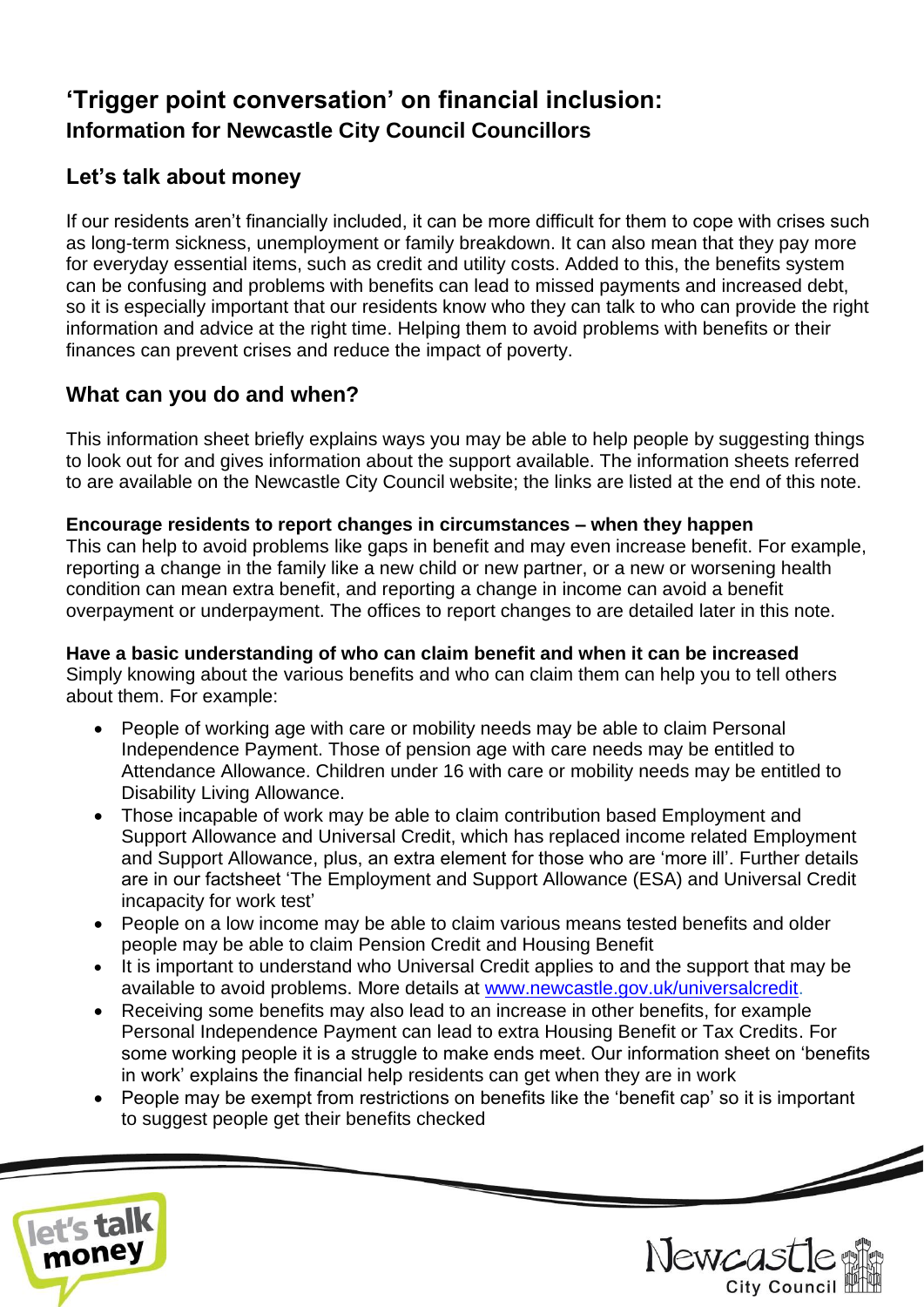#### **Know about benefit problems and how to avoid them and know about benefit changes**

- It is important claimants comply with their work-related requirements to avoid sanctions (a cut in their benefit). It is possible to ask those requirements be reviewed if they are unreasonable. If residents are sanctioned, they can ask the jobcentre for a hardship payment and can also request a reconsideration and appeal. Further details are in our information sheet on 'Benefit sanctions and how to avoid them'
- If their benefit is stopped possibly due to a sanction or being found fit for work their Housing Benefit may also stop and they may need to reinstate it. They should therefore contact the City Council's Housing Benefit section by phone on 0191 278 7878 without delay
- Missing time limits and ignoring letters can cause problems. Encourage residents to understand the time limits, to claim on time and to read letters from the benefit office and the actions in their Universal Credit online 'to do' list
- Knowing about benefit changes can help to avoid benefit problems or make sure they are getting all they are entitled to. You can keep informed by signing up for a benefit bulletin. Details are at the end of this sheet

### **Know the difference between priority and non-priority debts**

Debts can be divided into two types: **priority** and **non-priority**. Priority debts are more important than non-priority debts as the consequences of not paying them are more serious. Not paying priority bills and debts can lead to people losing their homes, being sent to prison and having their fuel supply cut off. For this reason, people must prioritise dealing with those debts before others so that they negotiate affordable repayments and can pay them off first. This should be done promptly to prevent a crisis.

- **Priority debts** are: rent, mortgage and secured loan arrears; gas and electricity arrears; Council Tax, TV licence and child support arrears; Magistrates Court fines; and income tax
- **Non-priority debts** are: bank overdrafts, personal loans, doorstep loans, payday loans, credit and store cards, water arrears, loans from family and friends, old Internet and telephone bills, some benefit overpayments, non-essential hire purchase debts and similar

### **Know about illegal money lending (loan sharks)**

Illegal money lenders, or loan sharks, are unlicensed traders who operate outside of the law. They often target vulnerable people, charging extortionate rates of interest. Borrowers will not be protected by any form of contract, terms or conditions and non- payment could lead to threats, violence or the taking of valuable items. Loan sharks can sometimes frighten people by saying they will be prosecuted or even sent to prison if they don't repay their loans. This cannot happen; an unlicensed lender has no legal right to recover the debt.

• **Report loan sharks** – contact the Illegal Money Lending Team by phone on 0300 555 2222 (24-hour confidential line), or online at [www.stoploansharks.co.uk](http://www.stoploansharks.co.uk/) .

### **Know about affordable credit options and encourage residents to save**

Affordable credit refers to credit facilities provided by organisations who understand the dangers of high cost lending to people on low incomes or with poor credit ratings. They try to offer people more affordable interest rates, as well as debt and budgeting advice, and are a cheaper alternative to high interest lenders for people with limited credit options. In order to apply for a credit union loan residents must be a member and commit to saving money. Saving regularly, even small amounts of money, can help to provide financial security and can safeguard against unexpected or emergency expenses. It's also a good habit to get into, especially from an early age.

- **Moneywise Credit Union** phone 0191 276 7963 or visit [www.moneywise.org.uk](http://www.moneywise.org.uk/)
- **Fair For You** (affordable loans for household goods) visit [www.fairforyou.co.uk](http://www.fairforyou.co.uk/)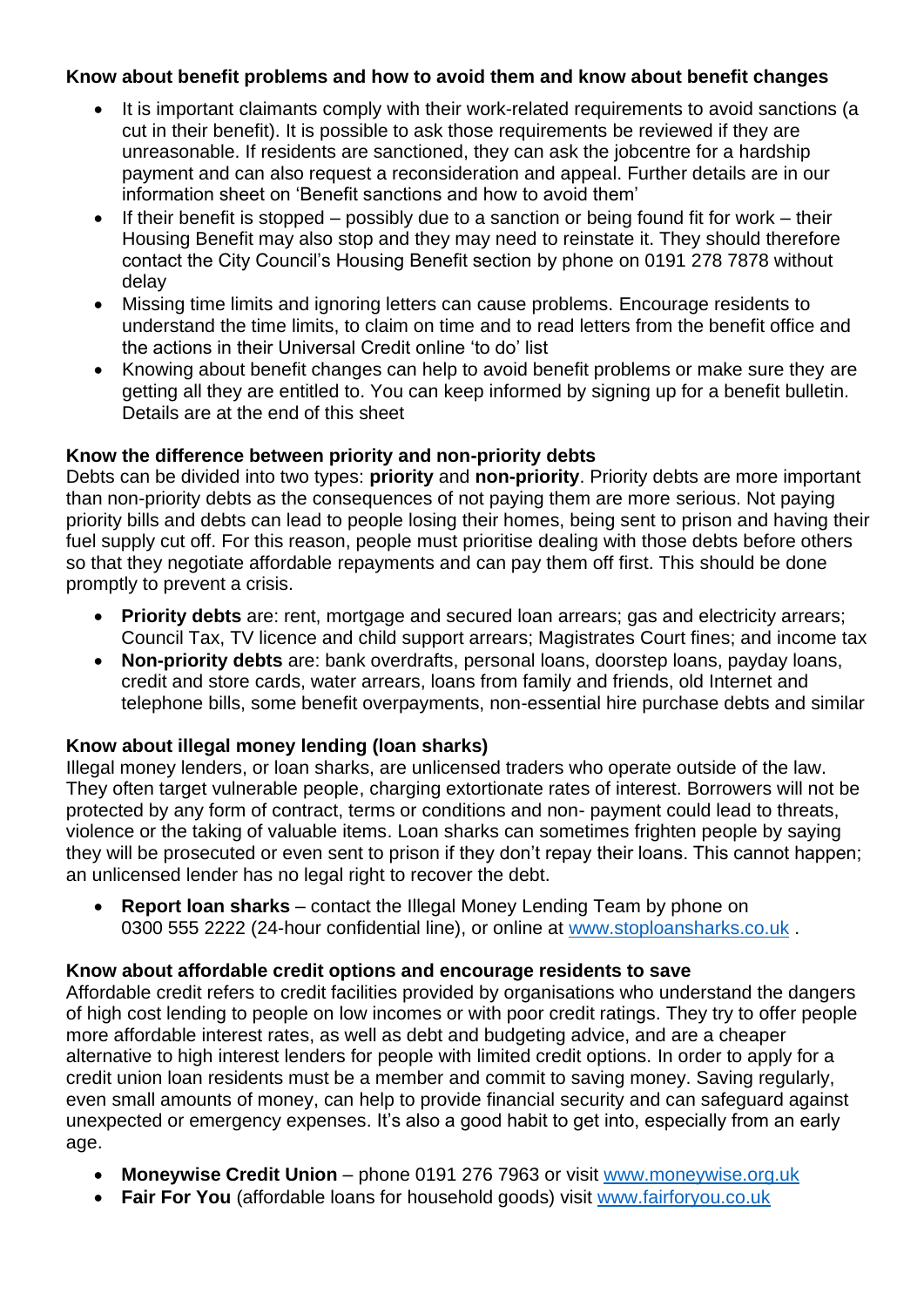### **Know who to contact**

### **Applying for benefits and reporting changes in circumstances**

- **For working age benefits** like Jobseeker's Allowance phone Jobcentre Plus on 0800 055 6688. For Universal Credit – phone 0800 328 5644. For Income-related and contribution-based Employment and Support allowance phone Jobcentre Plus 0800 169 0310
- **For disability benefits**, like Personal Independence Payment phone 0800 917 2222 or visit [www.gov.uk/browse/benefits/disability](http://www.gov.uk/browse/benefits/disability) or [https://www.disabilityrightsuk.org/how-we](https://www.disabilityrightsuk.org/how-we-can-help/benefits-information/factsheets/welfare-reform-factsheets)[can-help/benefits-information/factsheets/welfare-reform-factsheets](https://www.disabilityrightsuk.org/how-we-can-help/benefits-information/factsheets/welfare-reform-factsheets)
- **For financial help for older people**, like Pension Credit phone the Department for Work and Pensions on 0800 99 1234 or visit [www.gov.uk/pension-credit](http://www.gov.uk/pension-credit)
- **For financial help when in work** phone the Tax Credit Helpline on 0345 300 3900 or contact Universal Credit – phone 0800 328 5644
- Further benefit details from [www.newcastle.gov.uk/benefitinformation](http://www.newcastle.gov.uk/benefitinformation)
- **Help during the coronavirus** visit the council's webpage [Coronavirus \(COVID-19\)](https://www.newcastle.gov.uk/services/public-health-wellbeing-and-leisure/public-health-services/coronavirus-covid-19)

### **Getting benefit advice and support**

There are several services to support you and the residents you work with, some of which have eligibility criteria.

- **Your Homes Newcastle (YHN) tenants** can contact an Advice and Support Worker by phone on 0191 278 8600 or the [www.yhn.org.uk/contact-us](http://www.yhn.org.uk/contact-us) form
- **Citizens Advice**  phone 0808 278 7823 or visit [www.citizensadvice.org.uk](https://www.citizensadvice.org.uk/)
- The **City Council's Welfare Rights Service** provides a:
	- o consultancy line for professionals and councillors: 0191 277 2633 (Monday to Friday, 10am to 12 noon) or email [welfare.rights@newcastle.gov.uk](mailto:welfare.rights@newcastle.gov.uk)
	- o advice line for residents: 0191 277 2627 (Monday to Friday, 9.30am to 12 noon)
- **All advice services** in Newcastle are listed in 'Where to Get Advice in Newcastle' on the City Council's website: [www.newcastle.gov.uk/benefitcontacts](http://www.newcastle.gov.uk/benefitcontacts)

### **Getting debt advice and support**

Telephone and online debt information and advice are provided by:

- **National Debtline** phone 0808 808 4000 (free) or visit [www.nationaldebtline.org](http://www.nationaldebtline.org/)
- **Newcastle Citizens Advice** phone 0800 144 8848 or visit [www.citizensadvice.org.uk](https://www.citizensadvice.org.uk/)
- **StepChange Debt Charity** phone 0800 138 1111 or visit [www.stepchange.org](http://www.stepchange.org/)

The above organisations are accredited by the Money & Pensions Service. For details of other accredited organisations visit [www.moneyhelper.org.uk/en/money-troubles/dealing-with](http://www.moneyhelper.org.uk/en/money-troubles/dealing-with-debt/debt-advice-locator)[debt/debt-advice-locator](http://www.moneyhelper.org.uk/en/money-troubles/dealing-with-debt/debt-advice-locator)

Local debt advice is available through:

- **Newcastle Citizens Advice** phone 0808 278 7823 or visit [www.citizensadvice](http://www.citizensadvice-newcastle.org.uk/)[newcastle.org.uk](http://www.citizensadvice-newcastle.org.uk/) for contact details and opening hours for drop-in sessions.
- **Money Matters -** phone 0800 1707 008 (Monday to Friday, 8.30am to 12 noon and 1.00 pm to 4.30pm – except Wednesday mornings). Targeted debt advice for people at risk of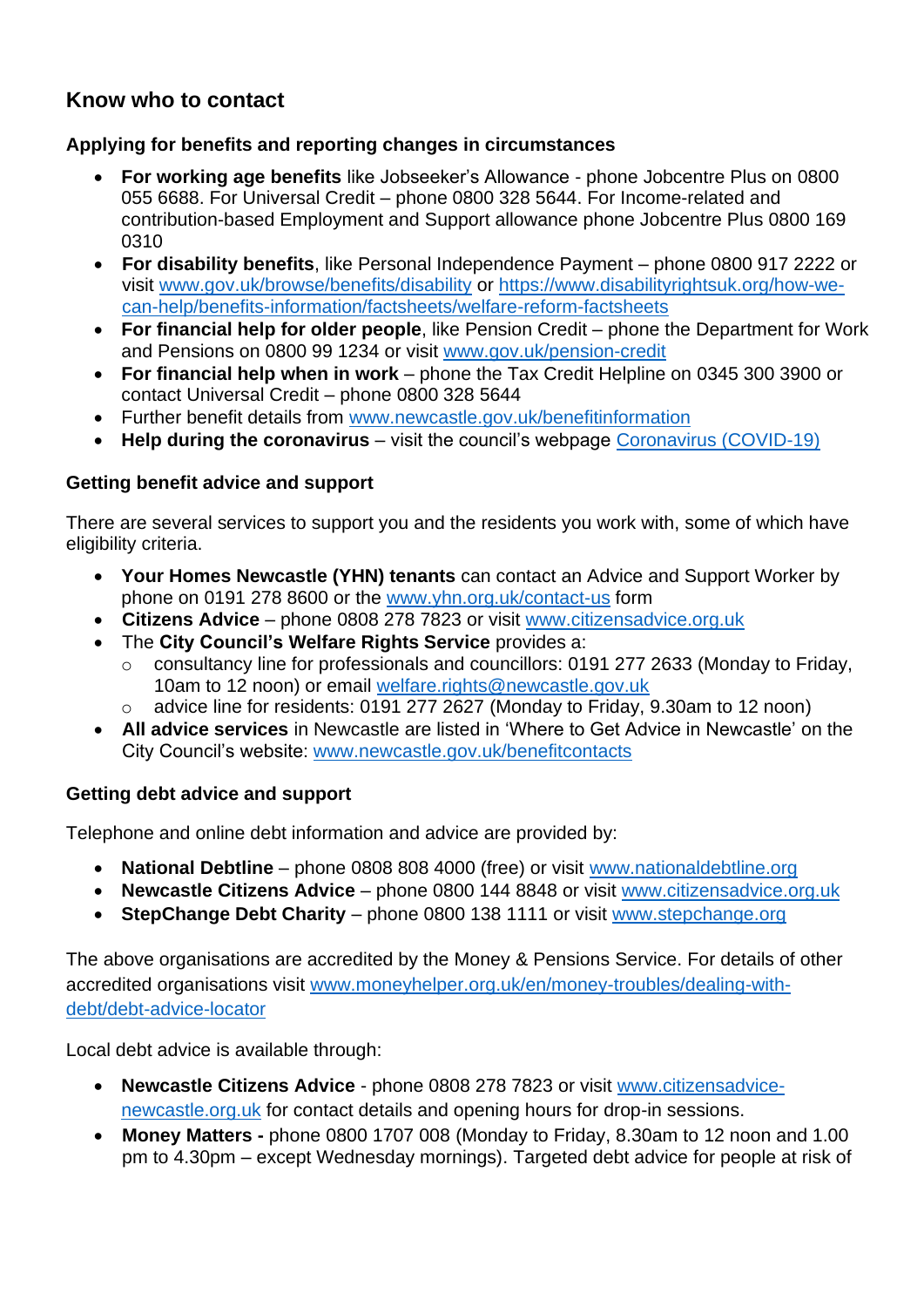homelessness through eviction or repossession is provided via the Housing Advice Centre. For details, visit [www.newcastle.gov.uk/homeless](https://www.newcastle.gov.uk/homeless)

### **Getting support to reduce expenses and cope with crises**

This is a difficult area and we know that sometimes household income is simply not enough to meet all of people's expenses and they need to reduce their spending. The Council can provide help in certain circumstances but cannot routinely offset the impact of poverty. For information on money advice and budgeting, including our information sheet on budgeting, visit [www.newcastle.gov.uk/debthelp.](http://www.newcastle.gov.uk/debthelp) There are also a variety of benefits and other support available, some of which have eligibility criteria.

- **Financial support with rent and Council Tax bills** (Housing Benefit, Council Tax Support and Discretionary Housing Payments) – contact the City Council by phone on 0191 278 7878 or visit [www.newcastle.gov.uk/HBHelp](http://www.newcastle.gov.uk/HBHelp) and [www.newcastle.gov.uk/ctaxdiscounts](http://www.newcastle.gov.uk/ctaxdiscounts)
- **Support in emergency situations** the City Council's **Crisis Support Scheme** (CSS) can provide food, clothing, fuel for heating and expenses for emergency travel to cover short term periods of crisis or disaster. Contact the CSS by phone on 0191 278 7878 or visit [www.newcastle.gov.uk/crisissupport](http://www.newcastle.gov.uk/crisissupport) The **Supporting Independence Scheme** (SIS) can provide basic household goods to help residents with support needs to sustain independence and prevent homelessness. Contact the SIS by phone on 0191 277 1707 or visit [www.newcastle.gov.uk/sis](http://www.newcastle.gov.uk/sis)
- **Free school meals** visit [www.newcastle.gov.uk/services/schools-learning-and](http://www.newcastle.gov.uk/services/schools-learning-and-childcare/help-school-and-learning-costs/apply-free-school-meals)[childcare/help-school-and-learning-costs/apply-free-school-meals](http://www.newcastle.gov.uk/services/schools-learning-and-childcare/help-school-and-learning-costs/apply-free-school-meals)

### **Getting support with fuel poverty**

Living in cold homes can damage people's health and affect their quality of life. Older people, children, disabled people and people with a long-term illness, are especially vulnerable. Residents may mention the following to you during conversations, "My home is too cold" or "I can't afford to put the heating on". If so, help is available:

• **Newcastle City Council Energy Services** for energy and fuel debt advice email [energy@newcastle.gov.uk](mailto:energy@newcastle.gov.uk) or visit [www.newcastle.gov.uk/energyadvice](https://www.newcastle.gov.uk/energyadvice)

### **Further information**

Please use this information sheet to talk about benefits, debt and money management or financial inclusion issues to help to support more residents at an earlier stage to avoid financial crisis.

The additional information sheets that are referred to above, can be found on the webpage: [www.newcastle.gov.uk/financialinclusionforprofessionals](http://www.newcastle.gov.uk/financialinclusionforprofessionals) and [www.newcastle.gov.uk/benefitinformation](http://www.newcastle.gov.uk/benefitinformation)

For example:

- The Employment and Support Allowance (ESA) and Universal Credit incapacity for work test
- Benefit sanctions and how to avoid them
- Benefits in work